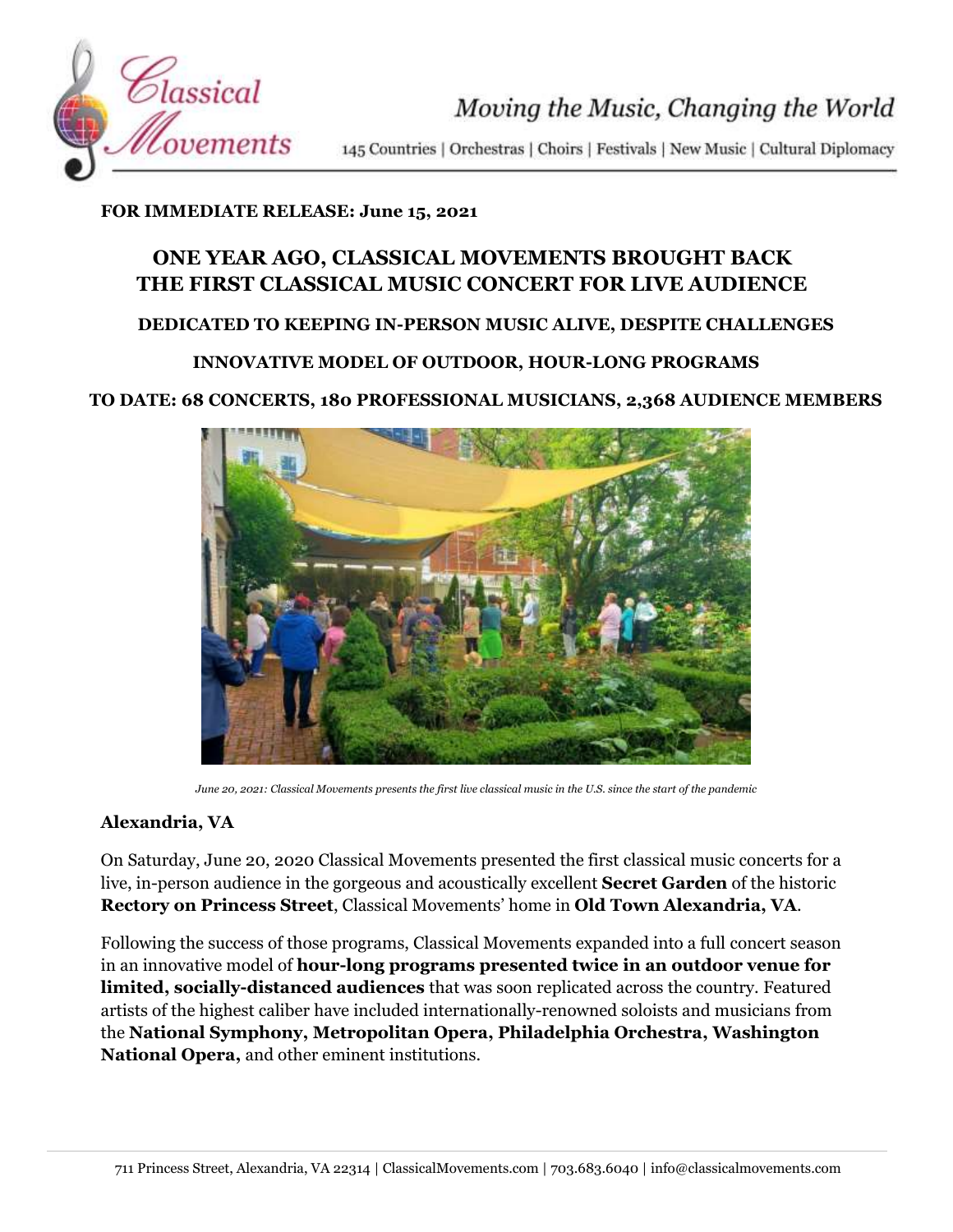

"One year ago, when people were isolated and no one was performing at all, it was heartbreaking to know that our music and musicians were silenced," says **Classical Movements President Neeta Helms**. "Knowing that we had our own beautiful garden in our historic, but empty building – and with all our tours cancelled – we planned three concerts in June 2020. After the overwhelming response from artists, audiences and the community and the extensive press, we decided to dedicate our time and creativity to presenting an almost-weekly concert series of chamber, vocal music, jazz and more. This was far from easy and became completely beyond anything we anticipated when the City of Alexandria told us to get a permit at the end of last year. Through it all, we have been buoyed by the unyielding support of our artists and audiences."

Even while other venues across the nation are only just now reopening, Classical Movements has already been open for a year. **Between June 20, 2020 and June 20, 2021,** we will have…

- Presented **68 concerts** for **2,368** audience members of **chamber music**, **opera**, **choral music**, **jazz**, and more
	- o Including the **first live choral concert** since the beginning of the pandemic, September 12, 2020

"This hidden gem provided a peaceful sanctuary and world-class performances throughout the pandemic. It keeps our souls alive." – *Audience Member*

 Hired **180 professional musicians, two-thirds** of whom were **women** or **people of color** – and for all of whom this was their **first opportunity to perform for a live** 

**audience** since the beginning of the pandemic

- o Internationally renowned soloists including **Philadelphia Orchestra concertmaster David Kim** (May 20, 2021), **cellist Amit Peled** (April 24, 2021) and Metropolitan Opera **tenor Issachah Savage** (August 5,  $2020$  – to name only a few
- o **51** musicians from the National Symphony



"That was such a precious opportunity for us to play music together and see colleagues and friends from all over this area. It meant a lot to us and we were so grateful to be asked to be part of it." – *Musician of the NSO*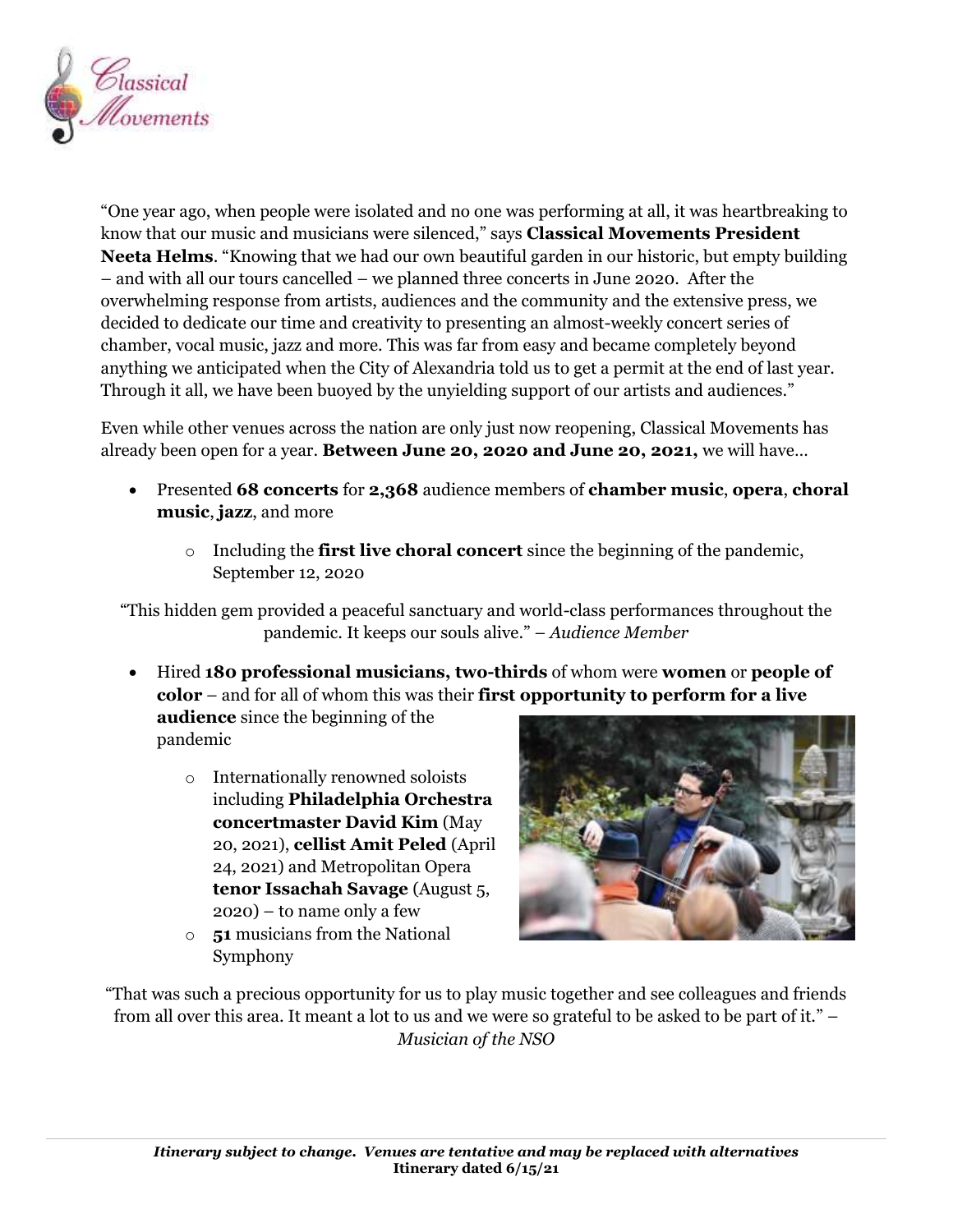

Programmed **280 works of music**, by **251 composers**



o Alongside such audience favorites as **Vivaldi's** *Four Seasons* and **Puccini's "O mio babbino caro,"** programs deliberately showcased works by often-overlooked women and composers of color, from the 18th century Venetian composer **Maddalena Sirmen** to **Molly Joyce** to a world-premiere by **B. E. Boykin**, commissioned by Classical Movements

- Through the end of the summer, **16 concerts** still to come for a total of **84 since June 2020.** Upcoming concerts include…
	- o A festive **Juneteenth Celebration** (June 17) through classic spirituals, art songs, narration and for the first time in the Secret Garden, dance, headlined by rising stars of opera **baritone Jarrod Lee** (The Metropolitan Opera, Washington National Opera) and **soprano Shana Oshiro** (Opera Philadelphia, Baltimore Symphony), with **dancer Shawna Williams** (The Washington Ballet), **pianist Lester Green**  and **narrator Pamela Simonson**
	- o The **first staged opera in the Secret Garden**, Mozart's *Magic Flute* (June 24, 25 & 26) performed by a cast of 13 students from top conservatories across the United States
	- o Schubert's famous, rarely performed *Trout Quintet* (July 1), also featuring **Carlos Simon**'s gorgeous "Be Still and Know" played by musicians from the National Symphony and featuring the first appearance in the Secret Garden of Classical Movements' Haines Brothers baby grand piano
	- o Jazz quartet **Sweet Something** returns for a command performance of classic jazz standards (July 8)
	- o Two Savory Soirees a sophisticated combination of curated menu and musical program – honoring Bastille Day (July 17) and **Astor Piazzolla's centennial year** (August 14)
	- o The Washington, DC-debut of tenor **Errin Brooks,** whose career took off in 2019 with debuts at Lincoln Center, Carnegie Hall and the Metropolitan Opera (in the Grammy Award-winning production of *Porgy and Bess*) before being interrupted by Covid-19**;** Brooks sings a winning program of favorite, heroic opera arias by Verdi, Puccini and more, in honor of the 100<sup>th</sup> anniversary of the death of Enrico Caruso and birth of Mario Lanza